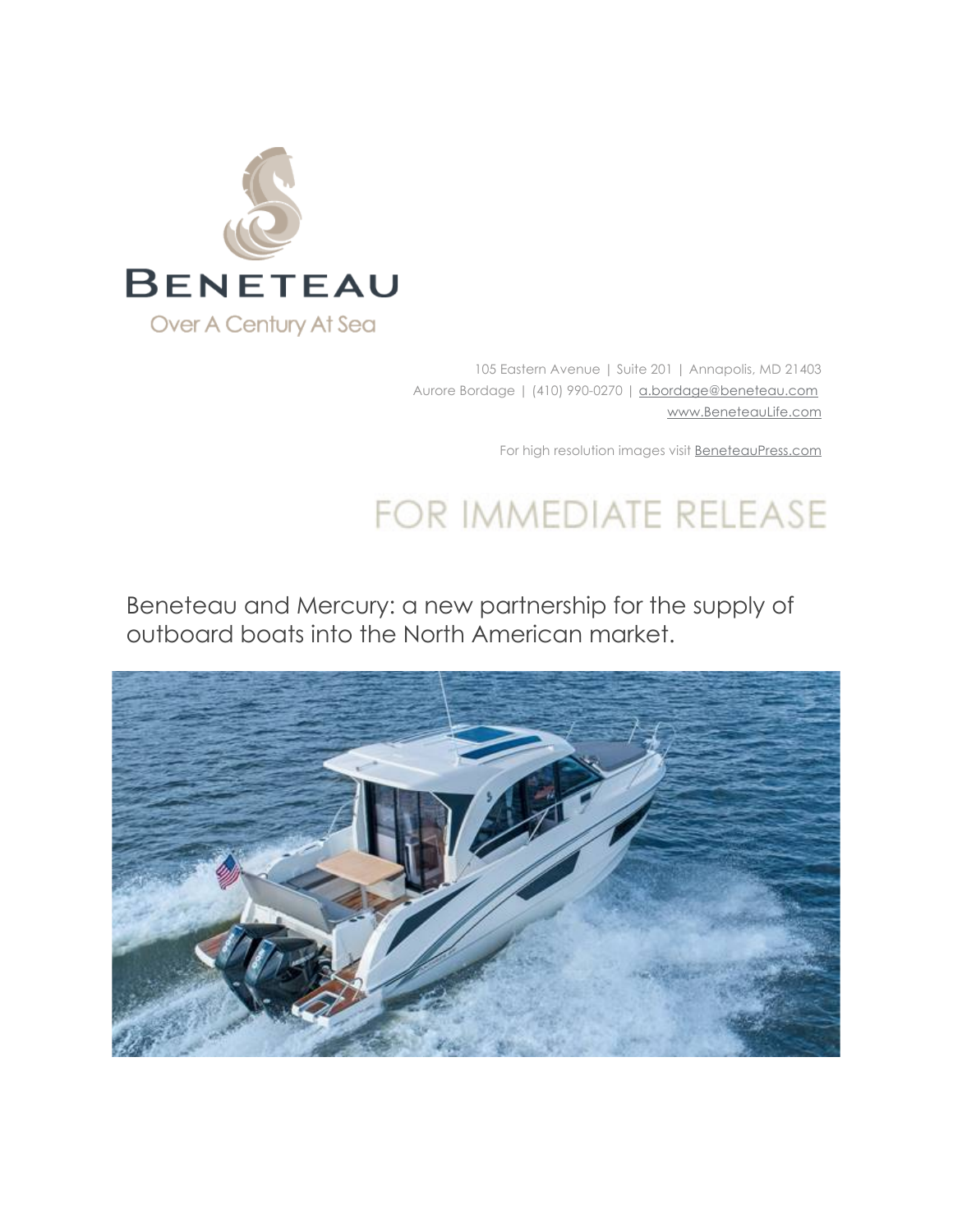ANNAPOLIS, MD, September 27, 2018 – Beneteau is pleased to announce a partnership with Mercury Marine where boaters will now be able to enjoy the Antares and Barracuda series equipped with Mercury Marine V-6, 3.4L four-stroke outboards in North American markets. Mercury Marine, the world leader in marine propulsion and technology, will develop in collaboration with Beneteau, advanced technologies in response to market demands. This marks the first time that Beneteau will bring its historic range of Antares boats (21-27') to the United States.

"The Antares and Barracuda boat lineups provide a superb option for the boater who is looking to enter the coastal/lake cruising market. The Antares 23 and 27 already received a positive feedback from customers with the first sales at the Newport and Newark shows. Beneteau will have for the first time a FLIBS display for outboard boats. All boats will be motorized by Mercury." said Jean-Francois Lair, Director of Sales at Beneteau America. "Once Mercury Marine announced its new lineup of V-6 four-stroke outboard engines in Miami, we knew that it would be the perfect power for our Antares and Barracuda series. The response to these engines in the marketplace has been fantastic and we expect high demand for these boat packages."

"We are excited to partner with Beneteau and give the consumer a fantastic boat package," said Randy Caruana, Mercury Marine vice president of sales for the Americas and Asia Pacific. "The Beneteau brands of Antares and Barracuda are well known and established around the world and this partnership gives both companies the opportunity to showcase new product in a package that will be very popular in the U.S. marketplace. We have received tremendous feedback from both our V-6 and V-8 launch this year and are looking forward to Mercury's fourstroke outboards powering these prestigious Beneteau brands."

With this partnership, Beneteau will take advantage of even more competitive, high performance and high-quality outboard boats and engine packages.

Boat packages that will be offered as part of this new partnership are:

Antares 21, 175HP

Antares 23, 200HP

Antares 27, 2x200HP